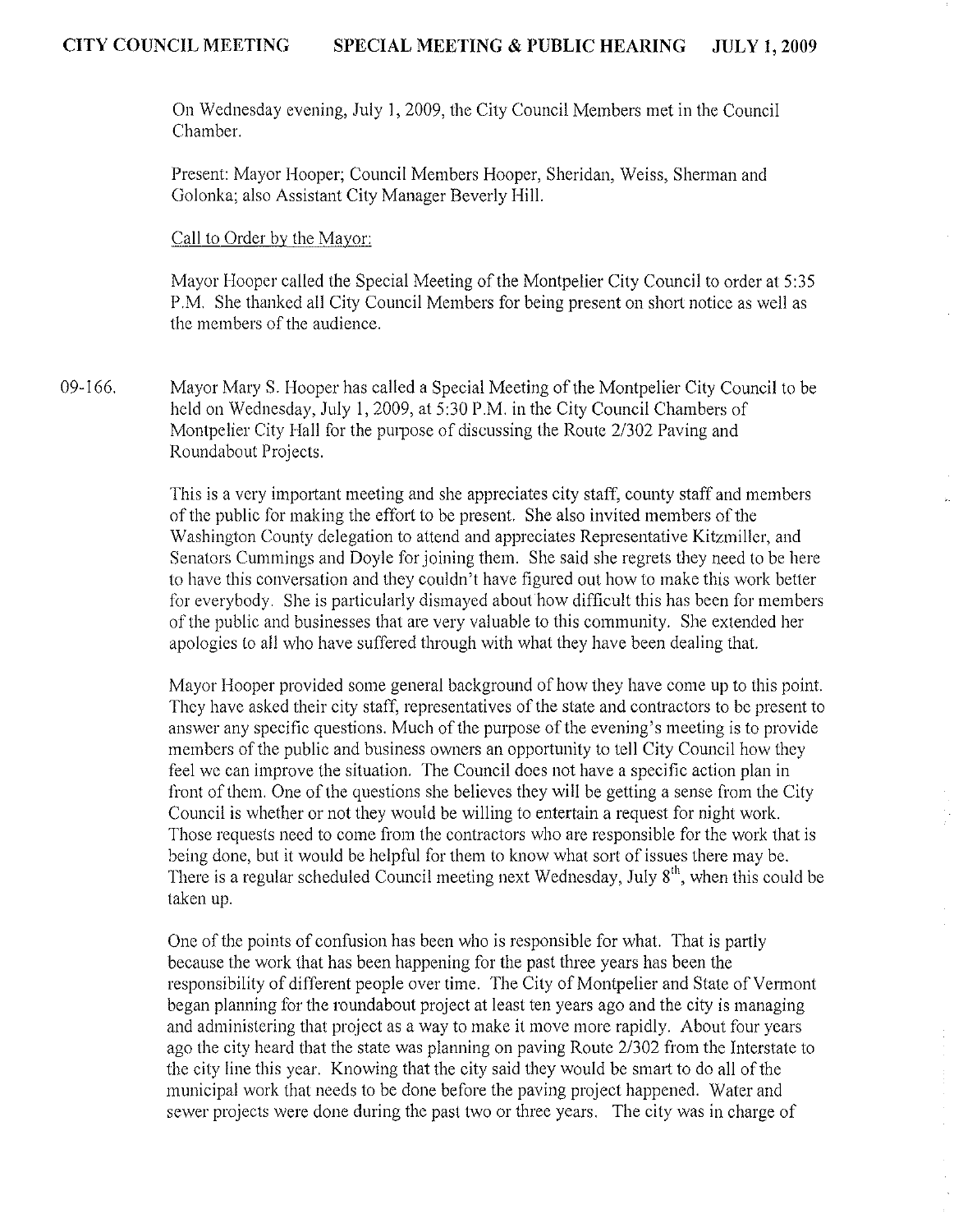those projects and responsible for making them happen. They were not without problems and all of the businesses and residents who lived there know. As typical in working in an old city with old water mains lines blew up and were difficult to work with at times. They were fortunate to have members of the business community out on River Street talk to them about how to make it work better last year. Coming into this season and thinking about the contract that the state was going to issue for the paving the City of Montpelier played a role in that and were very fortunate back in March to have a group of people come and talk about how to make the paving project work better. Because members of the audience asked us to consider night time paving, the city put that in as a contract provision and said ten days sounded about right. The other significant contract provision was to say that the contractor on the paving job had to coordinate with the roundabout job. The city knew they were both going to be happening and believed if they were properly coordinated and worked together the project should work so it wouldn't be too much of a burden on the community.

At the beginning of June there was a pre-conference meeting between a number of parties and the city participated in talking with the paving folks reminding them that what they were interested in was coordination. Last week it became very apparent that things were not working well. City staff were talking with the project people and talking with the police about how to reroute traffic, etc. On Monday morning we called for a meeting with these folks. The city told them the work zone was too long. It was taking way too long to get the traffic through this huge area which resulted in the backup. They didn't believe the traffic control was sufficient. The poor people who are trying to control the traffic from the center of the project have no idea what was happening a half mile back where it is backed up. Tuesday came and they didn't sec much of a changc. After talking with folks in City Hall she decided to call for a Special City Council meeting to give members of the community an opportunity to see that the city was trying to resolve this and get their input.

In addition to the city staff working with the project staff she called the Secretary of Transportation and described her issues and the city's concerns. She asked for four things. She asked there be a shorter work zone and shorter traffic ques, that there be coordination between the projects and a request to do night work. The night work is something City Council will have to deal with. We know during the ten days they had night work that while it may have disturbed some people it got the job done a lot quicker. She thinks this could be beneficial. The city can't say to do this. The project operator has to make the request to the City Council. She has asked the Secretary of Transportation to see if it is appropriate to make that request of us and the City Council needs to consider it. It's not a simple thing doing this. In addition to the impacts on our community, both with daytime and night time work she has heard it can cost up to 30% more to do the work at night. That certainly is an issue that the state is going to be thinking about.

She went on to say they are also trying to figure out the state's policy on business loss. There is a state program that may reimburse businesses for loss of business during construction. City staff thought they understood what it was, but find they need to gather more information.

That is the background of what brought us to this meeting today. This is an opportunity to let folks talk to the Council about how we can make this better and learn about issues out there.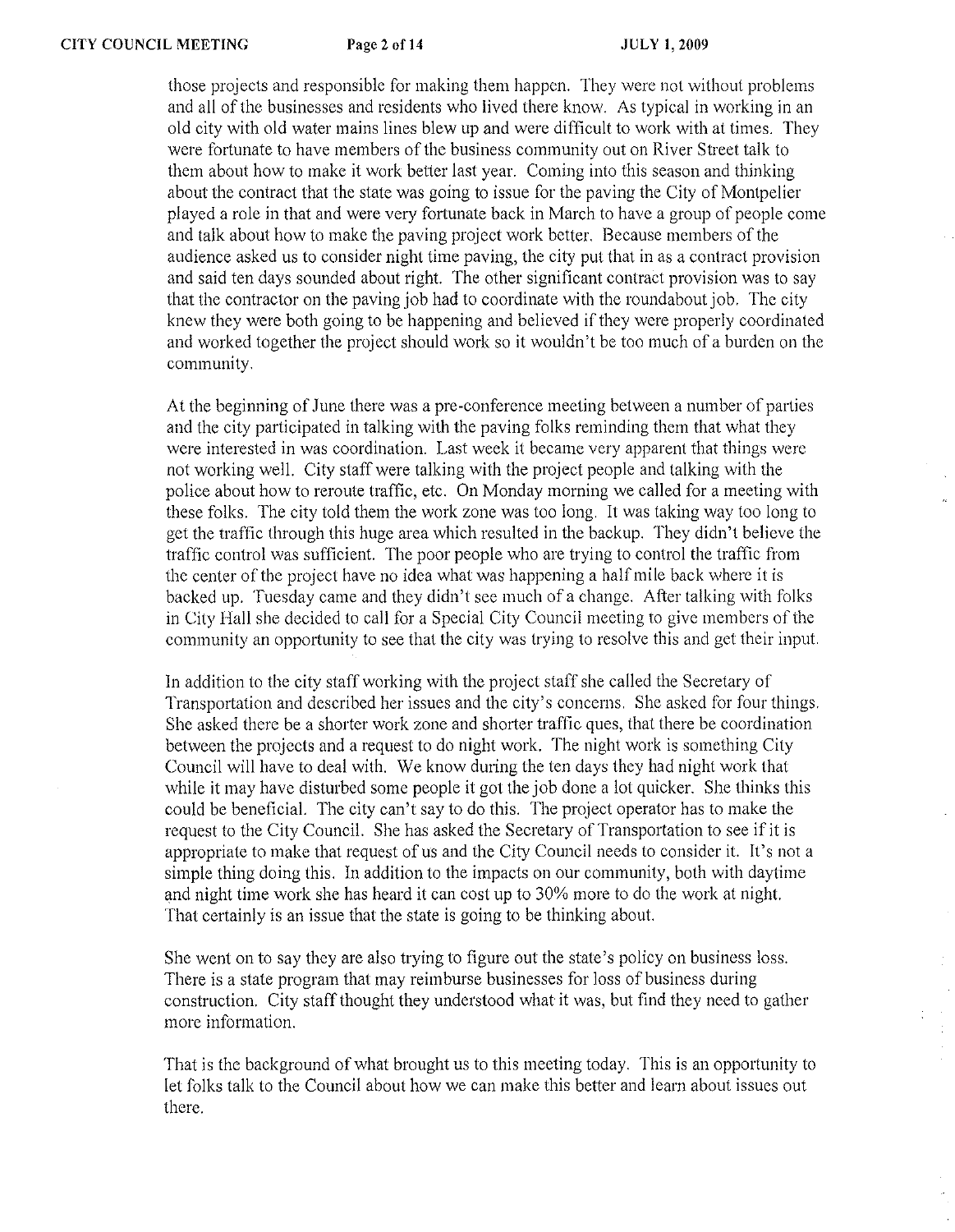Wade Walker from Walker Motors said he is at "Ground Zero." He said he was going to take the Council through a day at his dealership. His employees as they come to work can't cross the intersection most of the time because the flagger doesn't get there until at a later time in the morning. They are coming from Barre and they tie up traffic trying to turn in and that is lost time for him. The City of Montpelier has been great and have put a flagger in there, but they are not there when his employees show up. People just kind of inch up and block you off for no reason at all because they think you might turn into their spot. What happens first is the phone starts ringing and customers say they are in this line, turning around and not coming in for service today. They will come back when this is cleaned up. That is after they have waited in line. He had that happen four times yesterday. He has had to layoff a technician and layoff other people also just because of this. He spoke about his shuttle drive. If his shuttle driver has a trip to Montpelier it's an hour. To go pick somebody up and bring them back. He has heard that the queue is only 12 minutes; sorry, it isn't. Whoever is saying that must be timing one of the ques and not all four of the ques that are going down through the city. That is the second issue.

His used car business is awful, and it is because people drive by. That is normally how they buy used cars. New cars they will come. He is so far off selling used cars that he is in the hole. Because of this roundabout he is losing \$30,000 a month plus he has lost roughly three good employees.

Yesterday was the max. You threw it into overdrive! He has tried to be patient. Tom McArdle has worked with him tremendously. He isn't going to condemn the city for not working with them, but it doesn't work. When you have a one-way that statts at the roundabout and ends at Main Street, come on, who thought that one out? Why can't the guys who are putting in the guardrails work at night? He spoke of the people that had lost their jobs and said the city is worried about paying 30% more.

Mayor Hooper asked what time his employees come to work.

Mr. Walker said they come to work between 6:30 and 7:00 A.M.

Jim Ackerman, the owner of Riverside Tractor on Route 2 on the Berlin/East Montpelier/Montpelier line, said he has to say on a positive note the fillings in his teeth will thank the city for fixing the road when it is done. We will all appreciate a nice smooth ride. He said the Mayor told him the City Council are the ones who decided how the project would operate and the schedule. You stated the City Council made the decision not to do the work at night. Given all of the traffic studies, and given the fact that is one the busiest thoroughfares in Central Vermont, if not the busiest, did anybody really think this whole coordination of traffic control is really going to work? There have been some minor experiences with the work that has been done over the last few years. To take the amount of traffic on those three roads combined and think they can actually make it work productively and flow smoothly throughout the course of the morning rush hour, mid-day business and night time rush hour, he finds it hard to believe they actually thought that was going to work. The State of Vermont will pave sections of Interstate that don't see any traffic after 10 o'clock at night. They have been replacing guardrails between 8:00 to 12:00 on the northbound side from Sunday night to Thursday night. That section of road sees no traffic basically from 10:00 P.M. until the following morning when you have a northbound rush hour going to Burlington. He just can't believe they thought this would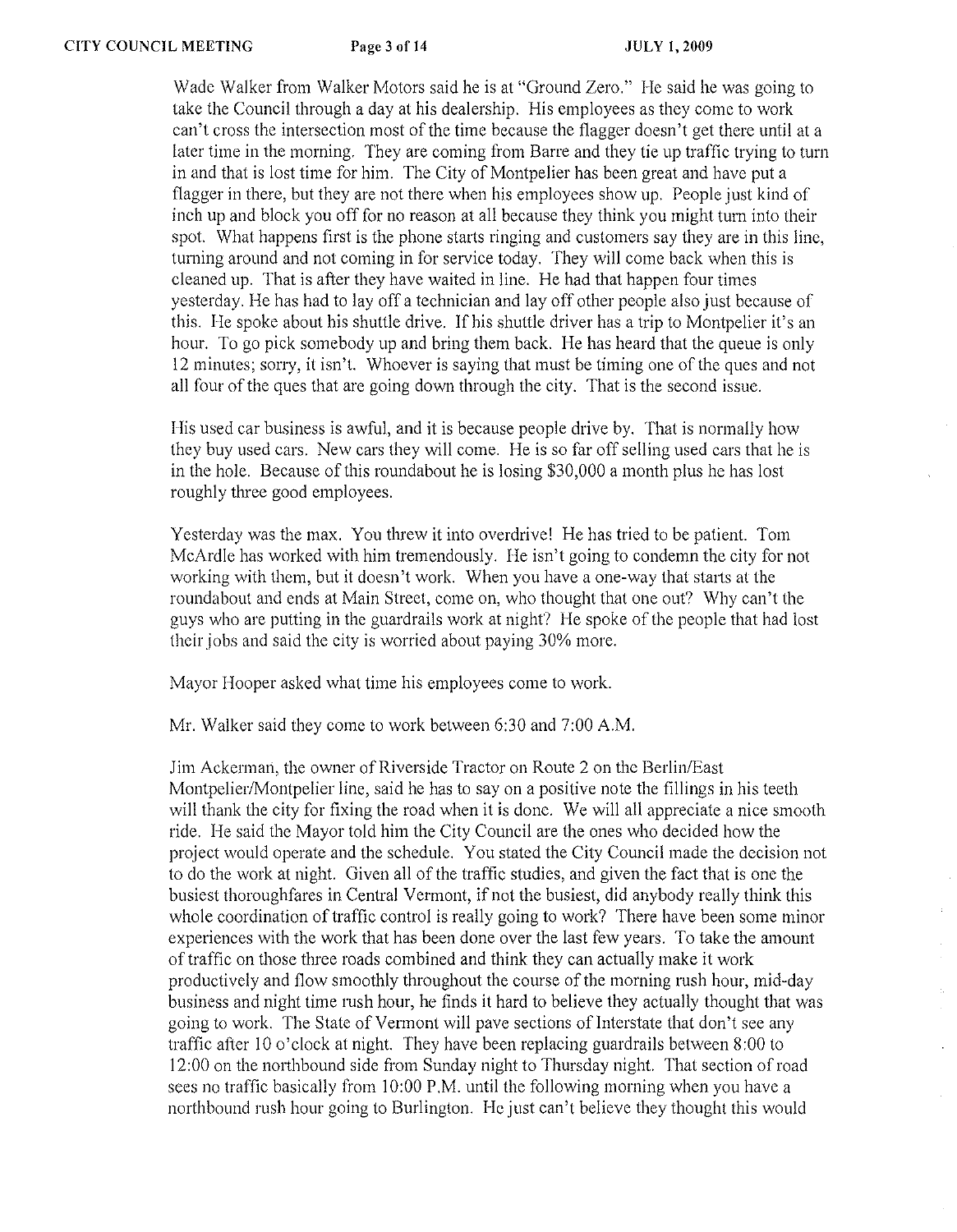work. It is taking on the average of 45 minutes per trip west of their shop to the Interstate and eastbound from the Interstate to their shop. Customers have called and said they aren't coming down to do business with them. They are going to Burlington because it is quicker. They have missed deliveries from vendors that were critical to their business to meet deadlines. They have customers that are upset because they are missing appointments to meet them for deliveries or pickups. It has been a burden to everybody. His employees are late to work every day, and he is not going to penalize them for it. He pays them as if they were on time. He can't expect them to leave an hour early to come to work every day. This could have been avoided. This work could have been at night. The productivity of this work being done at night would have been far greater than we have gone through the day never mind the safety risk at hand

Peter Hood from Noyle Johnson Insurance at 199 River Street said he would emphasize what everyone else has been saying. It is horrible for their employees. It is horrible for their customers. He has wracked his brain as he has driven back and forth and sat in line and tried to figure out what they could do to make it better. His observation this week was it was like the perfect storm. There is too much going on. There is the guardrail crew with a huge long stretch blocked off. There is this random scatter group of guys going around raising up the manholes who seem to be in all kinds of different random places at once. At the same time, you have the paving guys with their big scarifier backed up on Wheelock Street with its snoot hanging over River Street which at one time yesterday no cars moved for an hour. It was blocked. That, to him, is fundamentally crazy. Somehow there has to be some way to let the guardrail crew do their work for two or three days and get the guardrail in and then have the guys come back to raise the manholes, and then have the paving done. They shouldn't try to do it all in one day so you have traffic backed up all the way to College Street across the Granite Street Bridge and hail' way to Barre and most of the way up to the Interstate the other way. It's just a nightmare. To him the answer is to stage the work so there isn't so much going on at one time and certainly with the night work they could get a tremendous amount of work done in a short period of time.

Darren Allen said he lives and works on Wheelock Street said he wanted to reiterate what other people have said. A point that really hit home with him was twice yesterday he sat in a 45-minute wait and a 39-minute wait. He was coming downtown to buy some lunch as his colleagues often do. When he came back he told everybody not to bother. He thinks downtown businesses are suffering because of this. While he has many concerns with what this has done to his street as a residential street and the traffic is busier than it ever has been and they expected that on their street, there is no traffic control on their street. People treat it as a 40 or 50 mph thoroughfare. He wonders if in all of this planning the eity had ever thought ofreasonable detours in the city, through the city. He knows there arc only a limited number of ways to get across the river, but it seems like there was no thought on actually figuring out detour routes. The irony of having spent a week in southern California and not sitting in one traffle jam and coming home and sitting in traffic jams was quite eye opening. He wants to echo what the Mayor said about the need for coordination between the two projects. He thinks getting flaggers who actually communicate with one another is a smart idea. He had one flagger complain to him because he was doing nothing and just standing there waiting for orders to do something else. He actually sees the businesses that are close to his street and feels for them. He doesn't know how they are going to make it through this third and worst year of the project.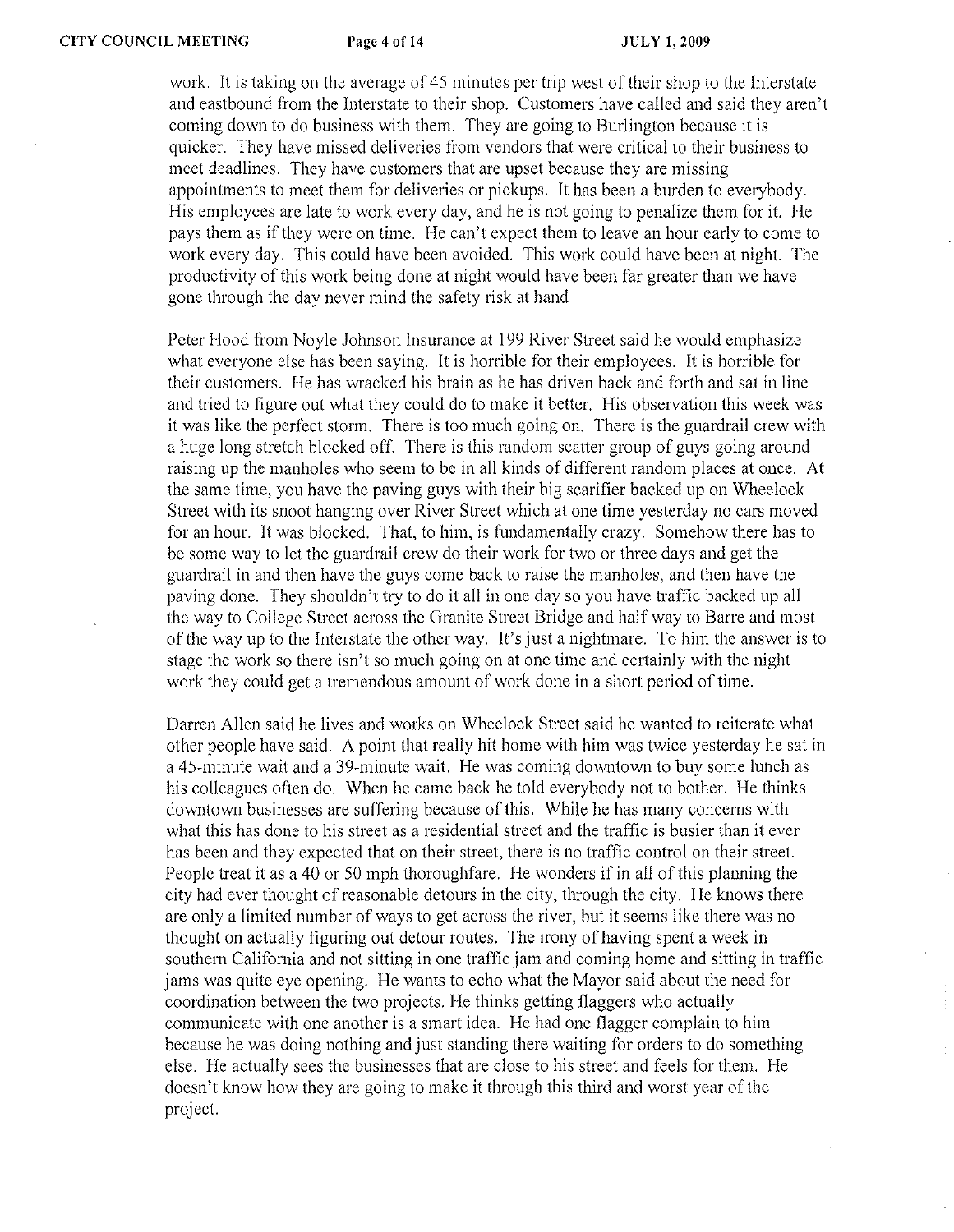Pam Milosevich, a chiropractor on Berlin and River Street, said she called yesterday because what was confusing to her patients is that they figured out the detours but the detours aren't working for the last two days. The flag people were not allowing Berlin Street and Granite Street Bridge to move well enough. People are trying to work with them, but something went wrong the last two days. The night work didn't seem to be that bad for her sleeping.

Tom Williams with AAA on the Barre-Montpelier Road thanked Mayor Hooper for the explanation of what they are trying to do. He thinks part of the problem is the lack of coordination between the different things going on. Yesterday was the nightmare of all days out that way. There are two things that concern him. He doesn't understand the concept of allowing cars to back up the way they are allowing them to back up until there are 50 or 60 cars and then letting a whole mass through. It just seems to be adding to the problem. The other thing that concerns him in watching this because he comes in from the Berlin side and he has seen the traffic backed all the way up to Hospital Hill in the morning is that there is a lack of police presence. A lot of people are getting frustrated and attempting to do u-turns in the middle of all of this. He is concerned there is going to be a very serious accident. He hopes they will take that into consideration. He certainly supports the idea of doing the night paving if possible.

He, like Wade Walker, is in the travel business and have suffered greatly from the economic downturn. On top of having their customers not being able to get to them is a very big concern.

Reuben Shennan, a resident on 193 River Street, said when the presentation was made to the Council to authorize the overnight work, at that time the staging area for the paving project was unknown. The conversation was that it was only going to be in front of certain peoples' houses one night and then it will move on. The staging area is right across from his house. They went six consecutive nights with generators, lights, backup noises, and after about three days of no sleep you lose the ability to writc and have trouble forming a coherent sentence, and one time he actually fell asleep standing up at work. He called the city inquiring about motels and it seems as though that was discussed as an option nobody has thought it through and nobody has any means or mechanism for putting people up anywhere. If they are considering doing more overnight work this needs to be flushed out for the people who are not just exposed for a single night but exposed through the entire project. He isn't even in the paving project site because that ends at Pioneer Street. He is on the roundabout site of the project. The staging for the Route 2 project is right at his house. Even though they only had ten nights at the staging area they start at about 4:00 A.M. That is when they are woken up and hear the things beeping and people yelling to each other over their engines. Sometimes things are going on over there at 2:00 or 2:30 in the morning. They are moving signs around and they are not aware that people live 50 feet away from them. That needs to be addressed, too.

Bert Spooner from Harvest Equipment said everybody has pretty much covered the basics. It is a terrible thought out plan. Their customers will call them from the street saying they are turning around and not coming in because they can't get to them. There is lost revenue. They may have their piece of equipment in for service and they have to wait longer to recoup the money until they can come in on a Saturday. His employees are late for work. They do run a shuttle service. They have a parts shuttle that is tied up every day that runs through all four locations and sits in traffic for numerous minutes at a time. They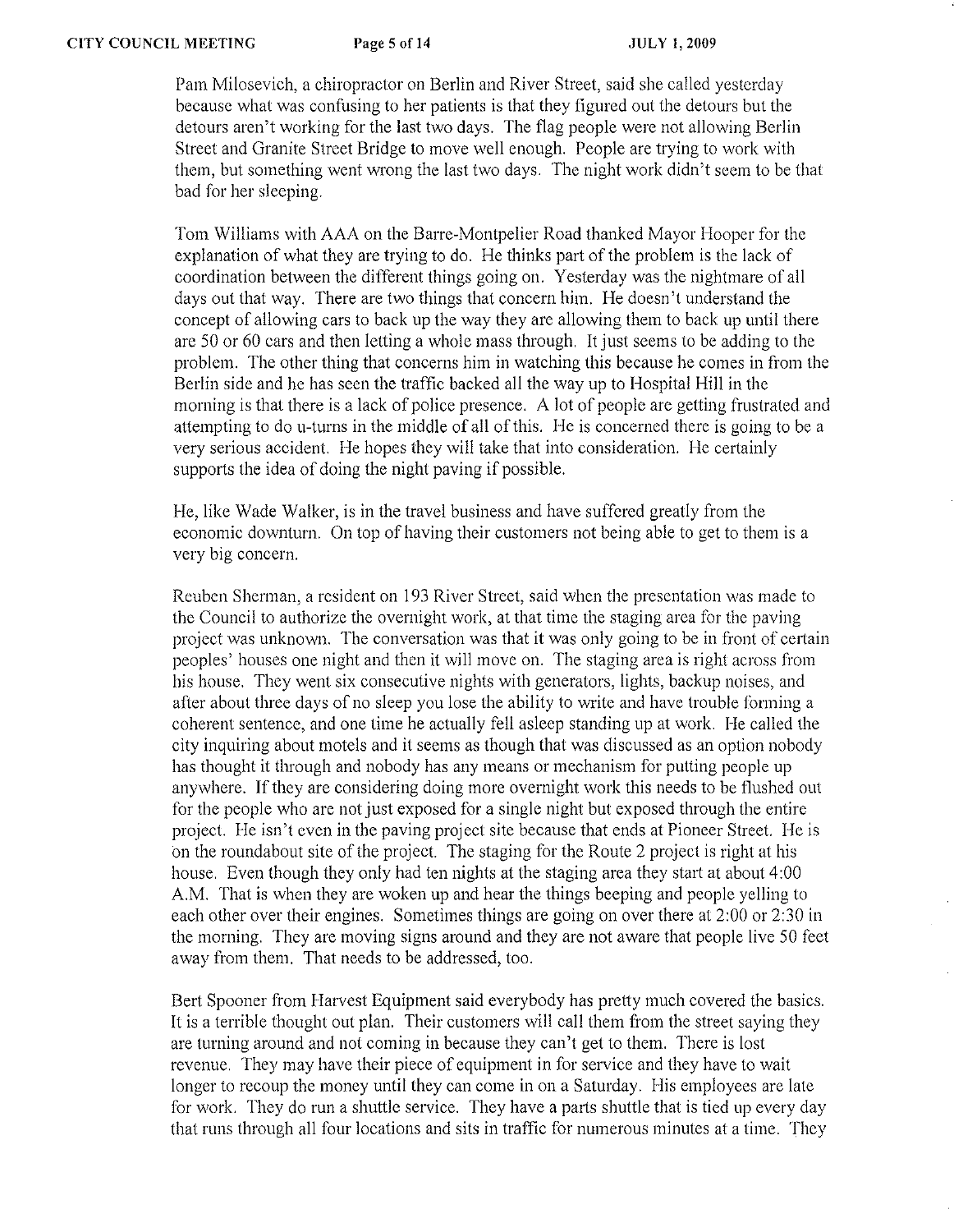have two pickup and delivery trucks on the road and they are quite regularly tied up. Their days are scrambled. One of their owners was at the store for a meeting yesterday and it took him 40 minutes to go from Country Club Road to Exit 8. In that amount of time he could have taken Route 2 and gone to New Hampshire and gotten home quicker. Friday he had a customer to meet. The traffic was backed up from the stop sign, and there were probably ten cars on Country Club Road stopped. They would not let anybody down the road. Pike was grinding asphalt at the bottom. He drove down to the flag guy and told him he had an appointment to meet a customer to close a substantial deal, so he radios to his crew and the crew guy came back over the radio and told him that poor planning on his part doesn't constitute an emergency on their part. Apparently, he is supposed to know that Pike is grinding their road and it is closed and they aren't supposed to drive down it. He didn't get the e-mail that morning this was going to happen so he didn't schedule his day accordingly. As Wade said, the road is blocked. People sit there for 40 minutes at a time, whether it is tractor trailers or passenger vehicles. Country Club Road is blocked and you can't get in and you can't get out. He lives on Towne Hill Road and has a two-mile drive to work. He has sat on Gallison Hill Road in front of Fastenal for 15 to 20 minutes waiting to get out onto Route 2. It seems like poor planning. The worst part is with the economic times we are in their sales are down and parts and equipment sales are down. People don't want to come during the week and will call to meet after hours.

George Malek from the Central Vermont Chamber of Commerce said he couldn't add anything they haven't already heard. He distributed some e-mails they received at the office and would like to read short excerpts from a couple. One said,

"Would you please express our gratitude for the meeting about this issue? *We own a small business on Route* 2 *and have iost* 40 *percent o/,ourr business. They get at least six cancellations per week because people can't find or are loo fried to make their appointments. My friend owns a business in the same complex is suffering the same. "* 

*"George, it's way too late for us, but we would like you tell the Chamber that Fom the minute those signs went up on the highway our business dropped 80%.*  We have since heard from many people that are very sorry we *closed, thai they would not go down Route* 2 *for any reason at any time o/' the day until the road work is finished. Hopefully, something can be done before you lose an entire business district."* Ariel's Riverside Cafe.

He was here for the discussion previously when they talked about more night work and heard the neighbors who said that was a problem for them and he certainly appreciates that and empathizes with the situation the Council is in. He doesn't mean to equate a business with a person, but by the same token you can't equate a business with a person. The business that suffers enough dies and it doesn't come back. He hopes that whatever resolutions the Council may find, whatever hope there is to mitigate as much as possible that the prospects of businesses not only losing an employee or two, as ifthat's not bad enough, or thousands of dollars but disappearing not to return be taken into account.

Mayor Hooper said earlier she mentioned there were members of both the state and the contractors present. Representing the state we have Bob Zucker who is the resident engineer on the paving project, Dave Hoyne who is the state construction engineer and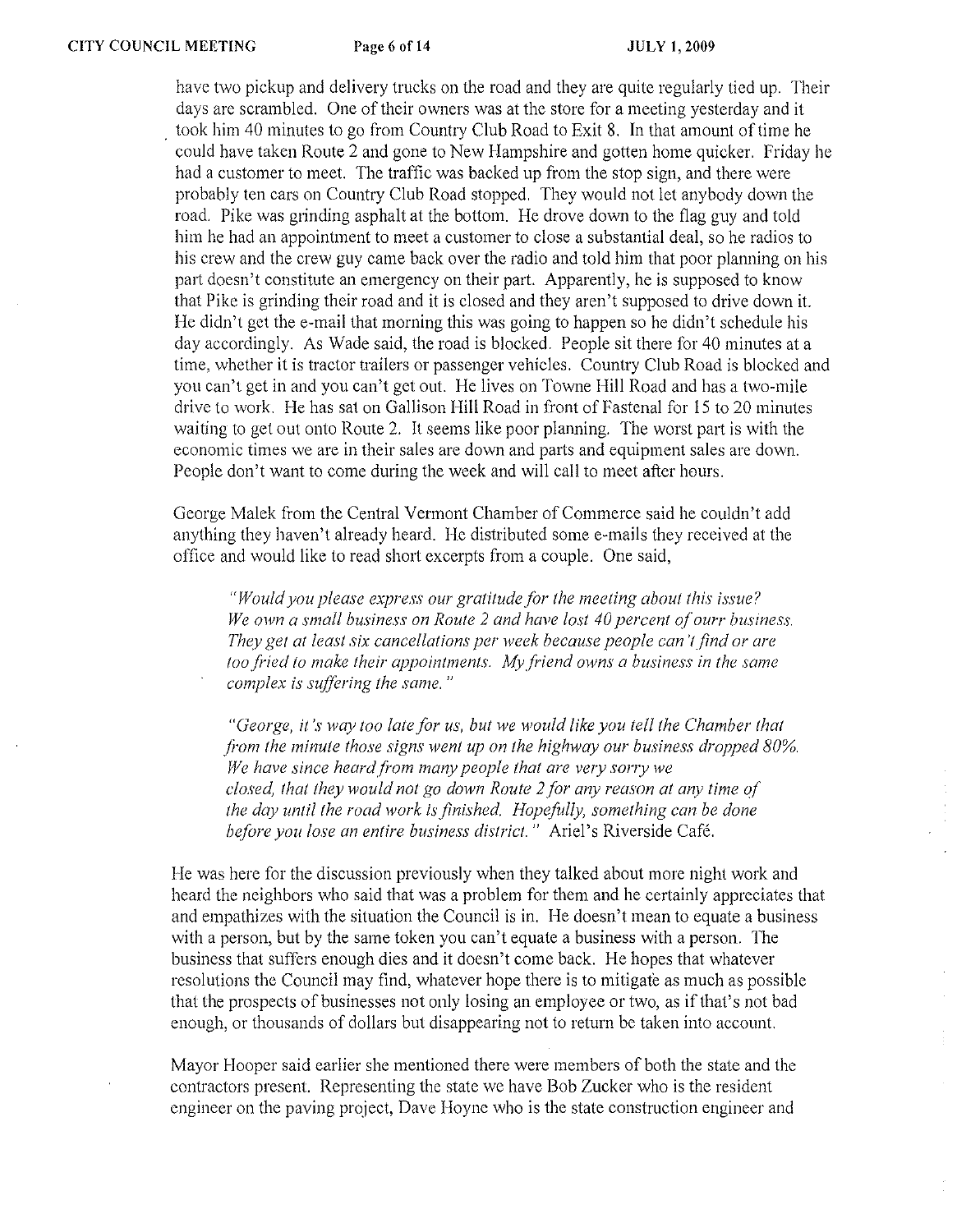John Zicconi who is the Director of Planning and Outrcach for Community Affairs. With Pike

Construction therc is Bill LaPorte who is the construction manager and Nigel Fricnd who is the project manager for the paving project. Jocy Wilson is present from J. A. McDonald. Sheriff Sam Hill from the Washington County Sheriff's Department. Tom McArdle, Assistant Public Works Director, Todd Law, Director of Public Works, Police Chief Facos and Corporal Wade Cochran is also present.

Jim Kurrle from Kurrle Fuels said his gas station is on Route 2. He thanked everyone for taking the time to listen to their concerns. It's been a tough summer, and it's been a tough couple of years. Some of the projects prior to this should have been examples of what was to come, and with the amount of stuff we are throwing in right now he thinks it all should be done at night. He understands it is a bigger cost, but right now their gallons are down 50% per day. Hc signs contracts with their suppliers, and they provide pretty conservative numbers, for what they expect to sell in that year. They aren't going to do that. That is going to cost them money. He hears people telling him day after day how they are avoiding it because of the construction. When the work was done at night it was amazing. He comes from Terrace Street and go through town and see they got a whole lot done last night. If you go out there today he couldn't tell you what they got done. Yesterday was the end. That was what kind of broke all of them. He has heard people say 20 minute delays arc acceptable. It is not acceptable. These cars need to be moved. He thinks 20 minutes is an average. A delay of 7 minutes he can deal with, 10 minutes feels like an eternity. Yesterday he was downtown at 12:30 P.M. and it took him 50 minutes to get back to Kurrle Fuels. He appreciates that the work needs to be done. It's vital for their business. But he thinks it needs to be done at night and there is no other explanation for it. A couple of people said to him yesterday, imagine if there were a fire or somebody needed an ambulance. You guys have a liability on your hands here. Somebody could have died yesterday, and it's scary. It needs to be seen as that important of an issue and is 30% a big deal when it could come to a life or death situation. When you have traffic backed up to the Interstate, that's not acceptable.

Ed Flanagan with the Point Radio Station on 169 River Street said he is really in the middle of this. He believes they have heard enough about the delays. He gets to look at it all day long and his staff can't get in and out either. Yesterday was the tipping point. He thinks for most of the businesses and residents who happen to be in that area, and trying to just conduct their normal business, is knowing if there is a timeline for this. He isn't feeling a sense of coordination, that there is one person who has their hands around everything and be the chief in charge. Right now there are three or four different groups working on that stretch of road, and he believes each one is doing a good job in their stretch. The problem is it is stretched out over a mile and a half and there is no coordination between any of them. He would love to see some kind of timeline of what this is going to look like, whether we are on schedule, if the weather has taken it off schedule. He would also like to have some kind of coordination and there needs to be one person who is going to be 100% responsible for that to coordinate that, and is on site. It shouldn't be somebody sitting in an office, but someone who is on site and walking up and down that area making sure the traffic is coordinated and that everybody is working on the same side of the road.

He also spoke of the reimbursement process for loss of business.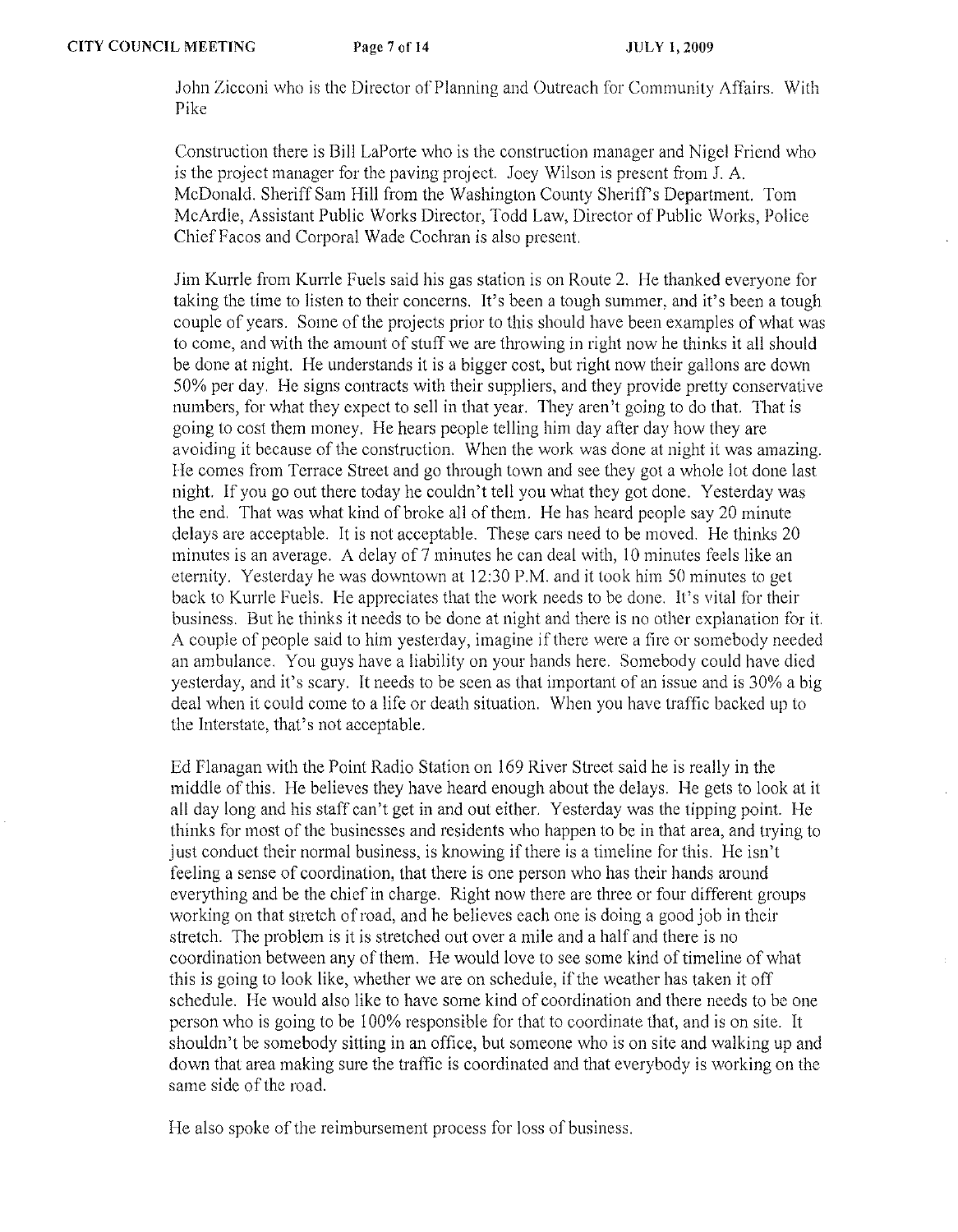Mayor Hooper said she would distribute an e-mail that describes what the criteria are for this program. They thought there was going to be an analyst who was going to do this work. The state is saying the city has to pay for that. That's fine if it is their job, then we'll have to consider it. The other significant thing is the city has been told that compensation must be related to taking of property. For example, loss of net revenue due to loss of space in which to conduct business or display merchandise or for customer parking, or for the cost for owner acts, both temporary and permanent, made necessary by the construction such as removing or resetting of merchandise. That is what is reimbursable. In another place it says inconvenience of access, dust and other nuisance to an adjoining business during the construction is not compensable. She thinks what the city had initially broadly understood as business loss is much more narrow. It has got to be really frustrating to all of the business owners. This is only talking about the roundabout construction project. The city had been told in the past that the paving construction project was not compensable, that the business loss program did not cover that.

John Zicconi with the Agency of Transportation said he appreciatcs and sympathizes with everyone's concerns. Construction is disruptive. There are losses that individual people, whether it be to sleep, peace of mind, or monetarily from a business that does happen. What most people would consider business loss, people not coming into your store and keeping track what your normal business flow would be in a given month to month, year to year, that kind of loss is not compensable. The majority of the money they spend on projects is federal money. In the case of the paving it is all federal money. This is a stimulus project. In the case of the roundabout he isn't sure of the split, but there is going to be a large chunk of federal money and the federal government will not allow that. There are projects that go on all throughout the country, but it is just not an expense that the government picks up. They acknowledge there is a loss, but it is not an expense that can be reimbursed.

Mayor Hooper said given this is one of the largest things on folks' mind she asked if there was somebody within the Agency of Transportation they can contact for clarification.

Mr. Zicconi said he would be happy to give out his phone number and they are happy to answer more detailed questions. He said he wanted to address the issue of coordination because construction is disruptive and there are things that are requircd to be done and can take stretches of time to do. He doesn't want peoplc to confuse coordination with what it takes to get a job done. What folks might think is lack of coordination betwecn different entities more often than not is going to be just the fact that what they are doing is disruptive. When you have a certain number of cars that try to get through it can just cause more of a delay than all of the coordination in the world can prevent. They do coordinate and are talking with each other. When you are paving a stretch of road it isn't like you can pave 100 yards and go away and do something else. Asphalt is hot and you can't let people on it when it is laid down. They will make a request to the city for the ability to do more night work. He hopes some people will take some solace in the fact that the project will shut down for the holiday at noon on Thursday and will not restart again until Monday. The work they have planned for the first few days of next week would only require the smaller work zones so any delays that might happen then should be shorter. s.

Mr. Zicconi said in terms of how much night work has to be done that is something their staffs can figure out. They have had preliminary talks with the Federal Highway Administration and they are open to these discussions, too. They haven't received an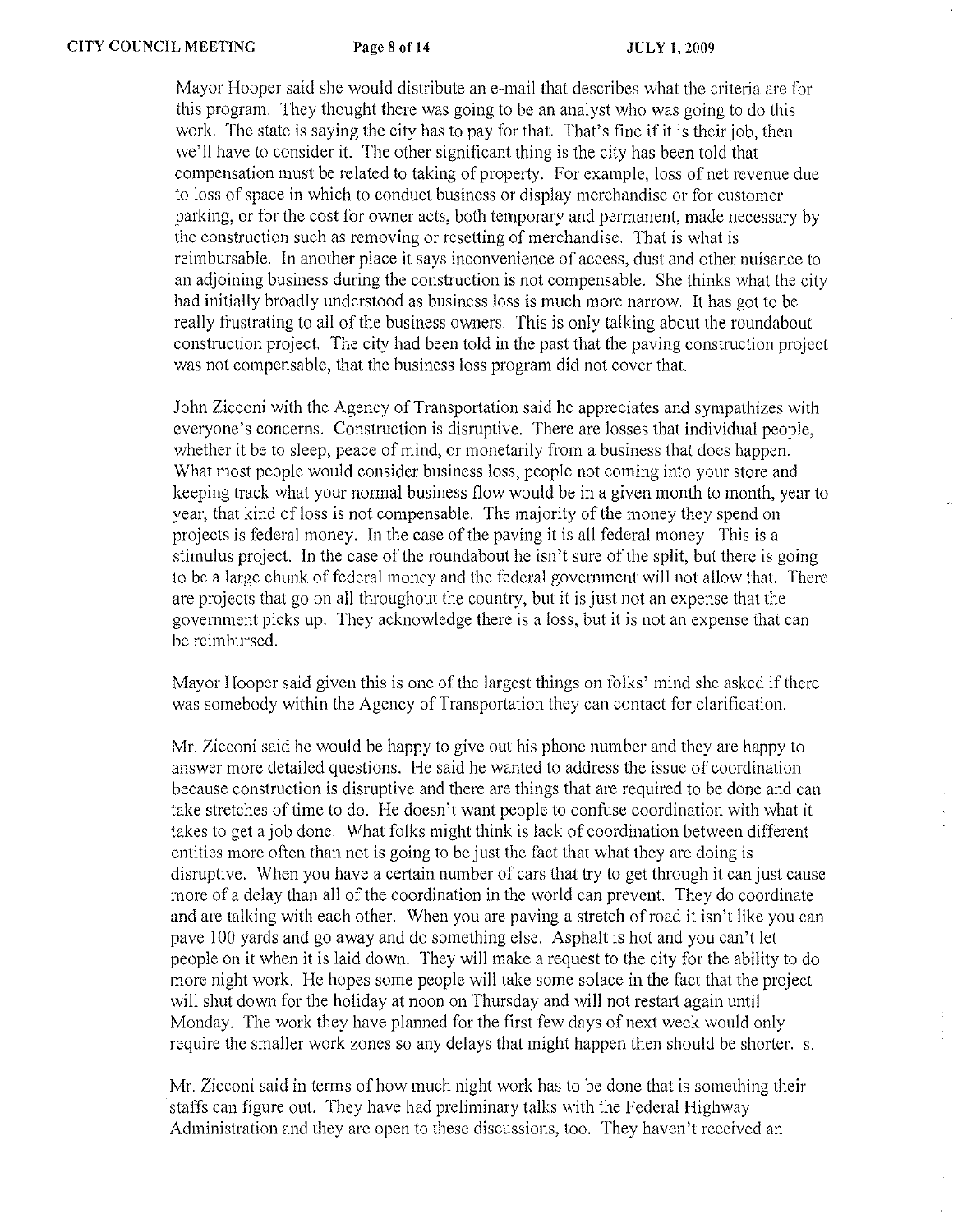$\gamma$  .

 $\mathcal{A}^{\pm}$  $\hat{\boldsymbol{\alpha}}$ 

answer from them in terms of their participation. It wasn't something outlined at the beginning.

Council Member Weiss asked who is responsible for the flaggers. That is half of the problem they are facing. Who contracts with those people? Who supervises them? Who gives them direction as to when traffic moves?

Mr. Zicconi replied that is collectively through the state and the city with their contractors who are dealing with the flaggers. Having the best flagging team in the world is still not going to get you through there any faster. They are responsible for that through the contractors, and these issues are discussed all the time.

Council Member Weiss asked who hires the flaggers and supervises and evaluates them.

Mr. Zicconi said David Hoyne who is the state construction engineer heads up all of the projects.

Mr. Hoyne said the hiring, firing and supervision of the flaggers is done by the contractor. The Agency of Transportation and the City of Montpelier are providing the oversight of that operation. The contractor hires the flaggers but the agency and city are the ones responsible for the general oversight of the project.

Mayor Hooper said the city is responsible for the roundabout but not responsible for the paving project. The Statc of Vermont is contracting for the paving project and the city has explicitly asked for the coordination between the two.

Mr. Hoyne said he would ask them to zoom out a little and not focus on the flaggers because the flaggers are taking direction. They are doing what they are told to do. There is a traffic control supervisor overseeing the flaggers, and ultimately that traffic control supervisor works for the contractor, whether it is the city's or state's contractor. The contractor and the representative of the owners have worked together on that. Somebody elsc is directing those operations. Somebody else is planning and coordinating the work, The flaggers may be the first point of contact for the public, but to hold them accountable or responsible for what is going on out there may not be worth focusing on.

Council Member Weiss said the traffic control supervisor is the one that authorizes two miles of cars backed up for 50 minutes, right or wrong?

Mr. Zicconi said he wanted to stress there is paving in both projects, and it is the same company that is doing the paving.. One is a subcontractor and one is the state's contractor, so by default there is coordination, It's the same organization doing the paving, whether it is the paving the city is doing or the paving the state is doing, His telephone number for people's information is 828-1647. He may not have all of the answers, but he can coordinate the questions and get people answers if he doesn't know the answer himself.

Wade Walker said it's kind of like the IRS saying they are ready to help you. It's kind of what he got from the State of Vermont. They have to understand what his business is. He displays vehicles all day long. Do you know how dirty his vehicles are? The dust underneath the engines was causing him to get bad marks. To say dust isn't included is ridiculous. The Council has heard them complain. He isn't a guy who wants to sit and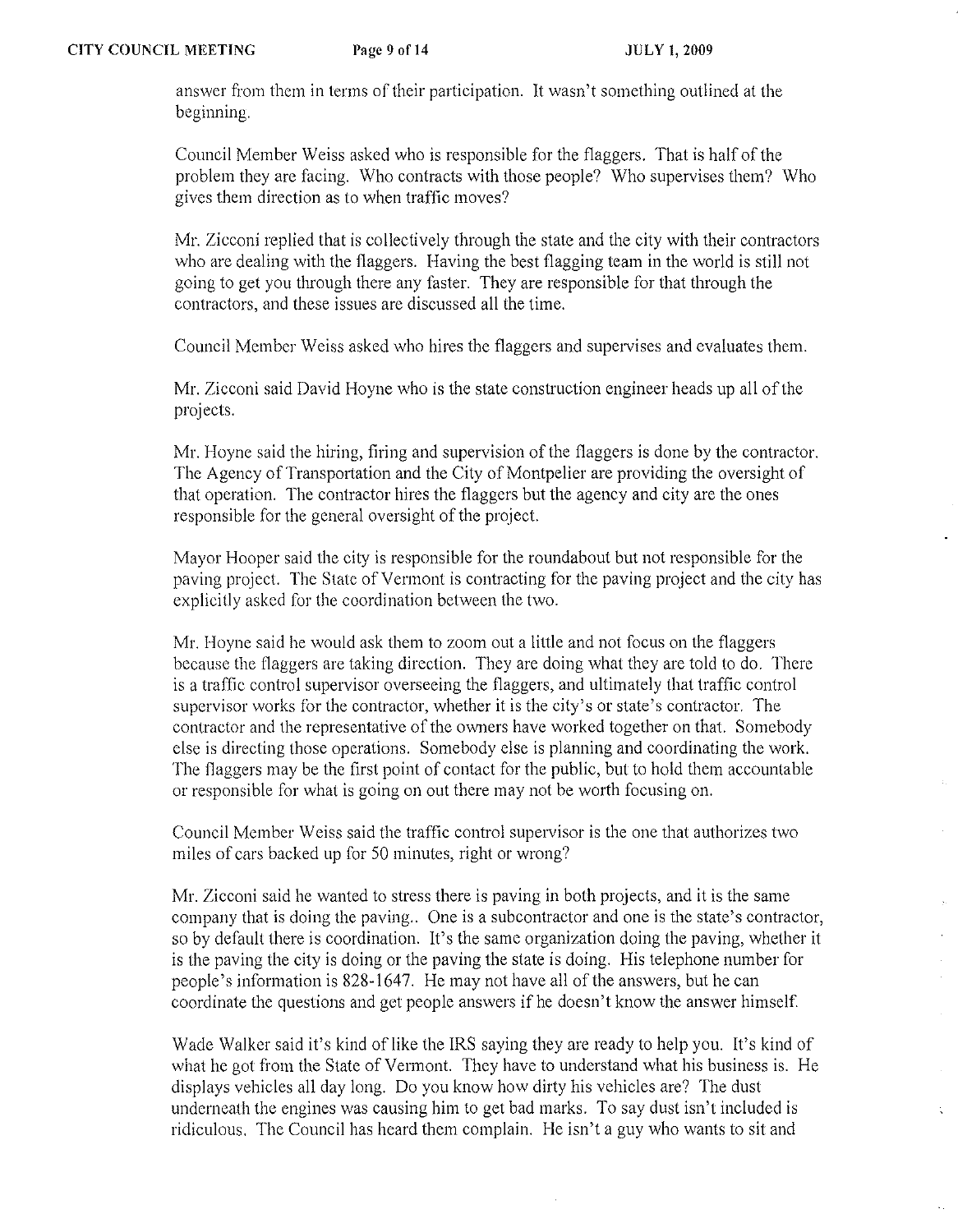listen to more complaints. He wants to solve this issue. There is too much going on at the same time. Yesterday there was a paver going in a eouple of different areas, digging up drains and somebody digging up guardrail, and they were working in the roundabout. You take a couple of those projects away and the project will run smoother. That is what everybody is asking for. They want it to run smoother

Tim Beavin from Beavin & Sons said he is a little upset tonight looking at the audience because a lot of the businesses and people involved coordinating with the Council in the first two meetings are not happy. They don't want to be here. There are a lot of businesses that felt they wanted to call and complain they are done with the system and don't think the Council is going to do right by them. It would be nice to have their voices heard, too, even if they don't want to be here tonight.

Mayor Hooper said they have been sharing e-mails with the City Council. The City Manager's Office has certainly been the front line of receiving information which is why they are all here this evening. They have been hearing this loud and clear.

Tom McArdle, Assistant Director of Public Works, said he wanted to react to some of the questions posed tonight. Through his office they arc responsible for the roundabout portion of the project. For that project they are on the tail end of the major traffic impacts and have been for awhile, except for the paving that went on yesterday and additional paving that will be done. Most of the street lights were installed today. There is landscaping, curbing and a sidewalk to construct. There is going to be a sidewalk at the Pioneer Street intersection, so there will be sidewalks from Pioneer Street to the roundabout. Most of the work that affects traffic flow is completed with the exception of paving. The paving work they began discussions about a week ago as to how they could accomplish that and minimize traffic deiay. One of the drawbacks of a roundabout is construction activities. Roundabouts are designed to be restrictive, and as such arc restrictive to construct. They are restrictive to maintain and to pave. There are two more layers of asphalt to go on within the roundabout. What they have asked the contractor to consider is for them to make a request to the city for night work. In that area there are very few residences and it does make sense. Even though it is a very small work zone, the nature of a roundabout will result in significant delays. It does make sense if the contractors and his subcontractors are willing and able to do the night work. They don't know what that additional cost is. Their initial discussion was none to minimal. He isn't sure where the 30% increase came from because although there may be a 30% increase in cost to the contractor there may be as much as 30% or more increase in production. The city is hoping to at least obtain permission from City Council for a waiver of the noise ordinance to at least pave within the roundabout itself and the approaches. If that is granted back to Pioneer Street - and he certainly hears what Reuben Sherman is saying on the matter of where the night work and staging is taking place across from his house  $-$  for the paving project, the roundabout staging area is in a nonresidential area. It is at the old Grossman's so they could accomplish night work there and restrict it within that zone. The City Council does need to consider the residences around the staging area for the paving project. There are a lot of areas that could be used for staging in a lot of communities, but Montpelier is a pretty built out community and there aren't very many empty lots that can be used for construction activity. Pike is probably grateful to have that one so close to their project.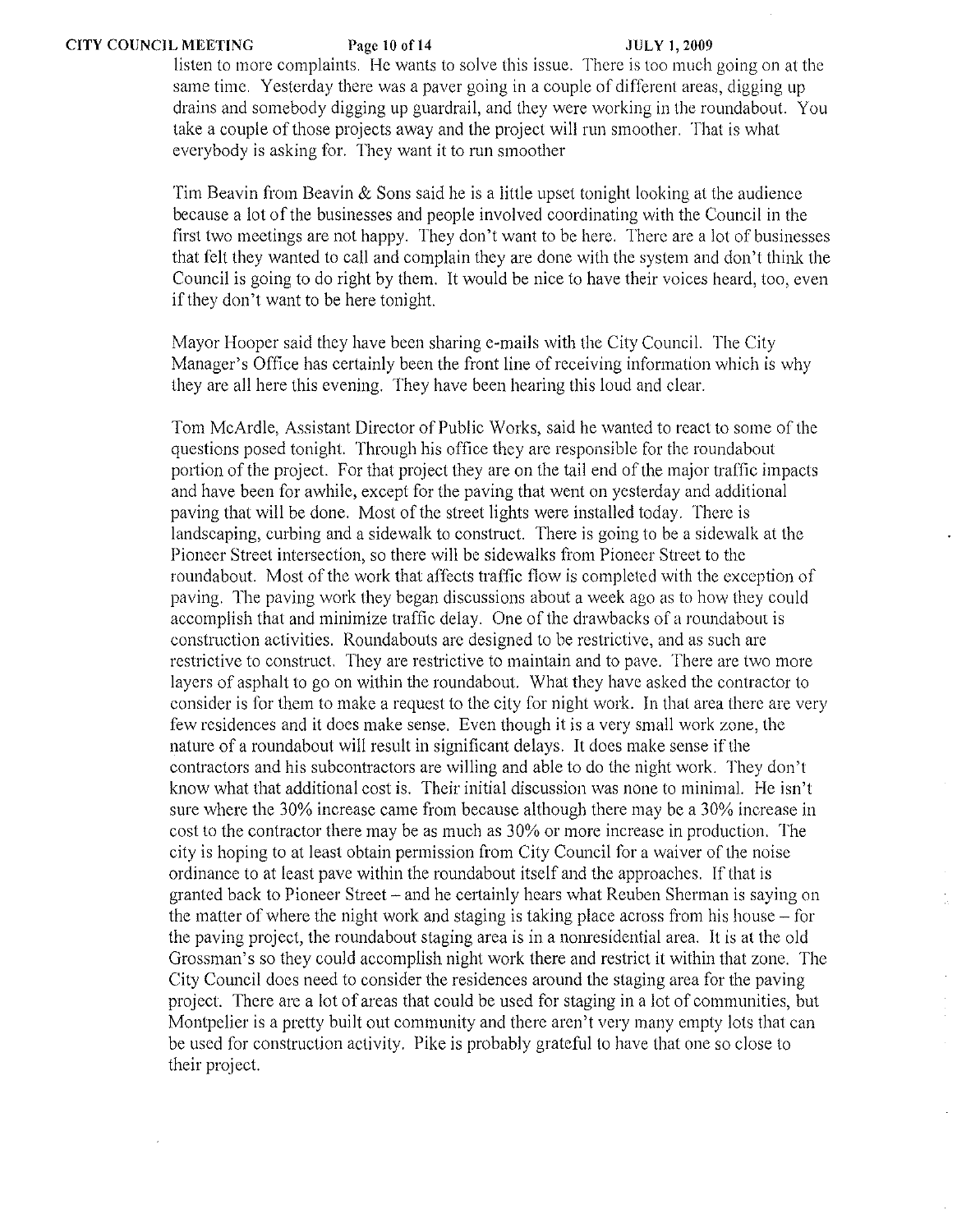Assistant Public Works Director McArdle spoke about the traffic control and said holding entire lines of traffic and flushing the entire line of traffic is one way to do it. They tried this for the city's project on the roundabout. They tried a 3 or 4 minute timed release and the flushing method. With cars arriving at a rate of every 10 to 15 seconds over several minutes it doesn't take long to pile up. The key to traffic management is short work zones. If traffic is accumulating at that rate it is simple math to realize how quickly you need to move them through before you begin to que. Somebody asked a question about detour routes. There were in fact detour routes in the residential areas. They are talking about Route 2 probably in the 5 to 7 percent truck range so they can't detour that traffic. The locals seek the alternate routes and know where they are going. Unfortunately, with the paving project when they tried to detour around they caught them when they came through at Gallison Hill and at Berlin Street. When they talked about detours they also heard from businesses that say don't tell them to seek alternate routes because they rely on that traffic. They understand about traffic flow, but they also don't want to send the traffic away that they rely on for their business. They are hoping to provide a formal request for some night paving in and around the roundabout. The next big traffic impact is finishing the paving. What they saw out there today is the shim coarse or leveling coarse. All of the adjustments are made through the base coarse and the catch basins are raised to grade. They are rehabilitated if they need work. There is a lot of guardrails and signage work that needs to be done. The city is receiving a lot of benefit from this. The next big impact on traffic will be the paving. If that is done at night they will have an idea soon on how many nights they will need to do that and in what areas.

Council Member Sherman asked Assistant Public Works Director McArdle if he knew what was scheduled for Monday, July  $6<sup>th</sup>$ ,

Assistant Public Works Director McArdle said what they plan for the roundabout project is to finish up the street lights and the curbing and possibly the gravel for the sidewalk once the curbing is in. They call it the roundabout project but actually the work zones extend all the way back to Pioneer Street and include the Pioneer Street intersection, which is rehabilitating the signalized intersection. They are adding a crosswalk there and new signal controller as part of the project.

Council Member Sherman said before they get to the request of night time work to the Council if they could be sure they wouldn't have another pile-up that would be helpful.

Assistant Public Works Director McArdle said there is shimming left to be done out on Route 2 and 302. There will be additional paving. As they pointed out, the paving does require long work zones, and that can't be avoided. The pavement on a warm day doesn't cool very quickly, and that is a long process.

Assistant Public Works Director McArdle introduced Nigel Friend and Bill LaPorte from Pike Industries.

Mr. Friend said they will begin guardrail work on Route 302 between the modular home buildings and the roundabout. They will be completing that on Monday. They will be beginning work on sidewalks either on Monday or sometime early next week.

Mayor Hooper said the guardrail is on one side and the ditching is on the other side.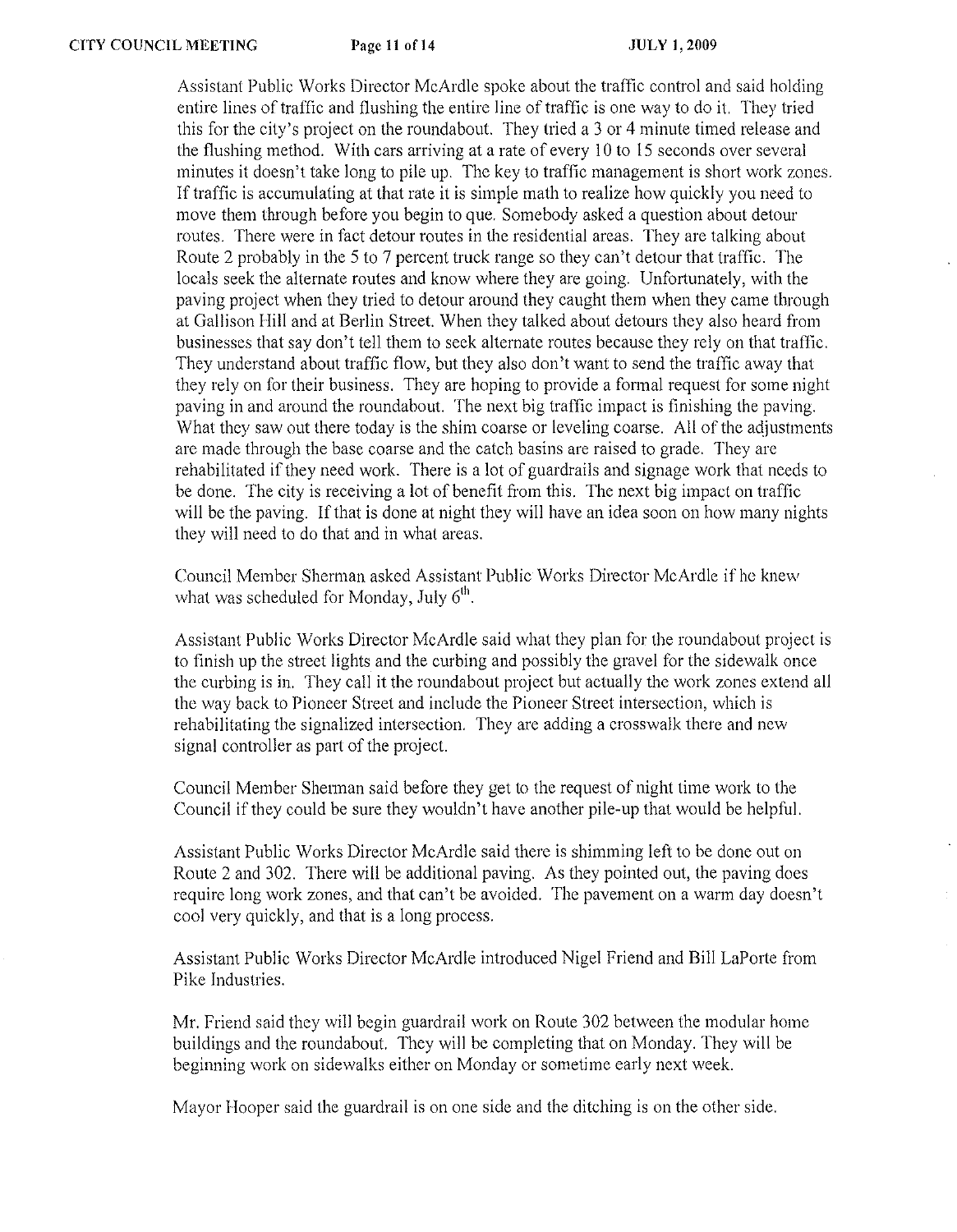Mr. LaPorte said they couldn't work on both sides of the road at the same time.

Mayor Hooper said they are hearing complaints about how the traffic is getting bottleneeked.

Mr. LaPorte said they have a completion date in late August and they have an aggressive schedule to get the work done. They need to get the work done or they are under some serious liquidated damages. That doesn't mean they can't work with people to adjust what needs to be done. The critical path is obviously paving and signs, guardrails, curbs and sidewalks have to be done before they can pave. From looking at Nigel's schedule it looks like two to three more weeks. All the incidentals should be done by  $\text{July } 27^{\text{th}}$  and the top paving should be completed which would put them on track to finish in mid August. They have attempted to coordinate their paving and operations with their work for J MacDonald.

Mayor Hooper said she is sure everyone heard the frustration with the very long work zones and the backup that is being created. She doesn't think it is appropriate for the Council to try to design their schedule but their request is for shorter work zones and shorter gues.

Mr. Friend said they are willing and receptive to ideas. A lot of time a lot of the ideas can't be achieved and there are a lot of ideas from people who don't understand the operations and what they need to do, but they are willing to listen. The Daggers are not responsible for what is going on.

Council Member Golonka said they have heard a lot about night work. How many days would they anticipate they would need? The Council was told there was only certain work they could do at night.

Mr. LaPorte said somebody made the comment that the quality of the pavement done at night isn't as good as during the day, and that is wrong. Ten days were given, and they did it in nine. The contract came out and he bid the job for ten nights. At the time he believes that more night work should have been granted.

Mayor Hooper said in a few minutes she is going to ask City Council if they want to entertain the notion of night work, they will put it on the agenda. They will need something specific to respond to. The city's staff will bring it to the Council, but they will ask them. They have heard that the Agency of Transportation is going to request the night work.

John Zicconi from the Agency of Transportation said assuming they know the city will entertain the request for night work, let the state work that out.

Jim Ackerman said he travels the northeast. He sees all types of projects being done at night. As he stated in an earlier conversation, he traveled to Burlington Airport from Jericho. He sees a lot of work being done on somewhat idle sections of the Interstate at night on a regular basis. They are doing paving, guardrail replacement, ditching, etc. That is a state highway. Obviously, the Vermont AOT has had a big part of this project down here. What is the criteria that determines whether it is going to be night work or day work?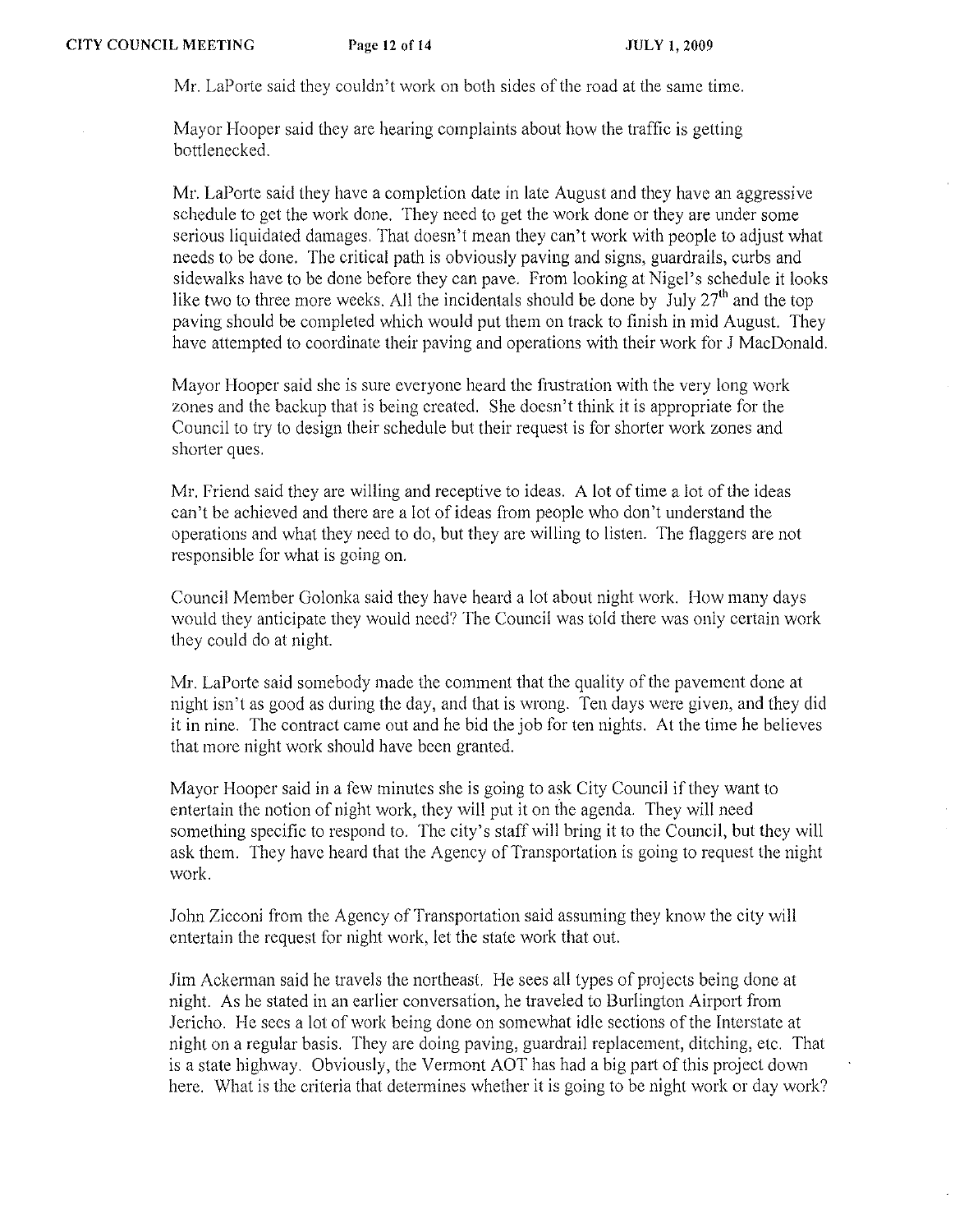Mr. Zicconi said it's not a simple question. Community support is onc. The amount of traffic and thc expected delays that would happen during the daytime is another. You have to understand that what they consider rush hours, which is when traffic peaks, you can't just say do it in between because that doesn't leave a lot of time. The setup of the work zones, doing the work, the breaking down of the work zones, you'd have very little time to actually do any work and it would take forever. On the Interstate they tend to do very long projects of II to 12 miles, in our short construction season you wouldn't get it done if you just tried to work in between 10:00 A.M. and 3:00 P.M. with all of the setup and break down time that was needed. In a congested area that tends to have traffic issues, and he qualifies Montpelier with the state of Vermont as one of those places, that whenever you do work in the future, especially with paving in long work zones, there should always be consideration of night work. That is a trade off for the community. You are going to be disruptive to whomever is living in the area and less disruptive to the businesses and other people during the day. They did a project in downtown Middlebury last year and it was all night paving work. It was done that way from the beginning. When it was all done they received a lot of thank you and congratulations for the way it was done. They bit the bullet as a community and said this was their decision and they wanted it to be done at night because everybody knows the confluence of traffic going through Middlebury and trying to do that during the middle of the day would have its issues. As a community when you do a major project you really need to think about that.

Mayor Hooper said in trusting that you say you look to the community to make the suggestion for the paving project they have taken the position that it is up to the owner of the project to propose how to do the project, not for the eity to tell them how to do it. They felt the project owners and contractors knew the proper thing to be proposing to the city rather than the city telling them what to do.

Bob Cody said he and his family own 350 River Street, 364 River Street and 370 River Street, a pretty good stretch of land. He isn't here to complain about the project because it hasn't really affected his business. Most of his business comes from Barre, but he is here because he wants to support the businesses that are suffering because they could be in that situation if they didn't have Sherwood Drive right near their dealership. He is sure it has affected their business because people may think twice when they see the signs saying road work ahead. He said he wanted to echo what Wade Walker said. He did road erew work years ago for his brother-in-law and they did stretches in Massachusetts very similar to Route 302.. There were nine nights of road work done. Was it shared by everybody? Did everyone get the same nine nights? Residents are going to suffer. We hear that businesses are suffering, but is there shared suffering in this? He doesn't think there has been. Hearing people being laid off concerns him, especially in this economic climate we are in.

Mayor Hooper told the group they are not going to have answers to many of the questions people raised this evening. Certainly, the Council's goal is to get as many answers as soon as possible. She is trying to figure out how best to communicate with people. They could put the information up on the web site. We should have e-mail addresses from everybody so we can be managing an e-mail list.

Mr. Zicconi said the communication is okay. Tom is scnding out an e-mail at thc beginning of every single week. If anything changes during the week he tells them what the changes arc. The communication has been excellent. There isn't a communication problem here. There is a work problem.